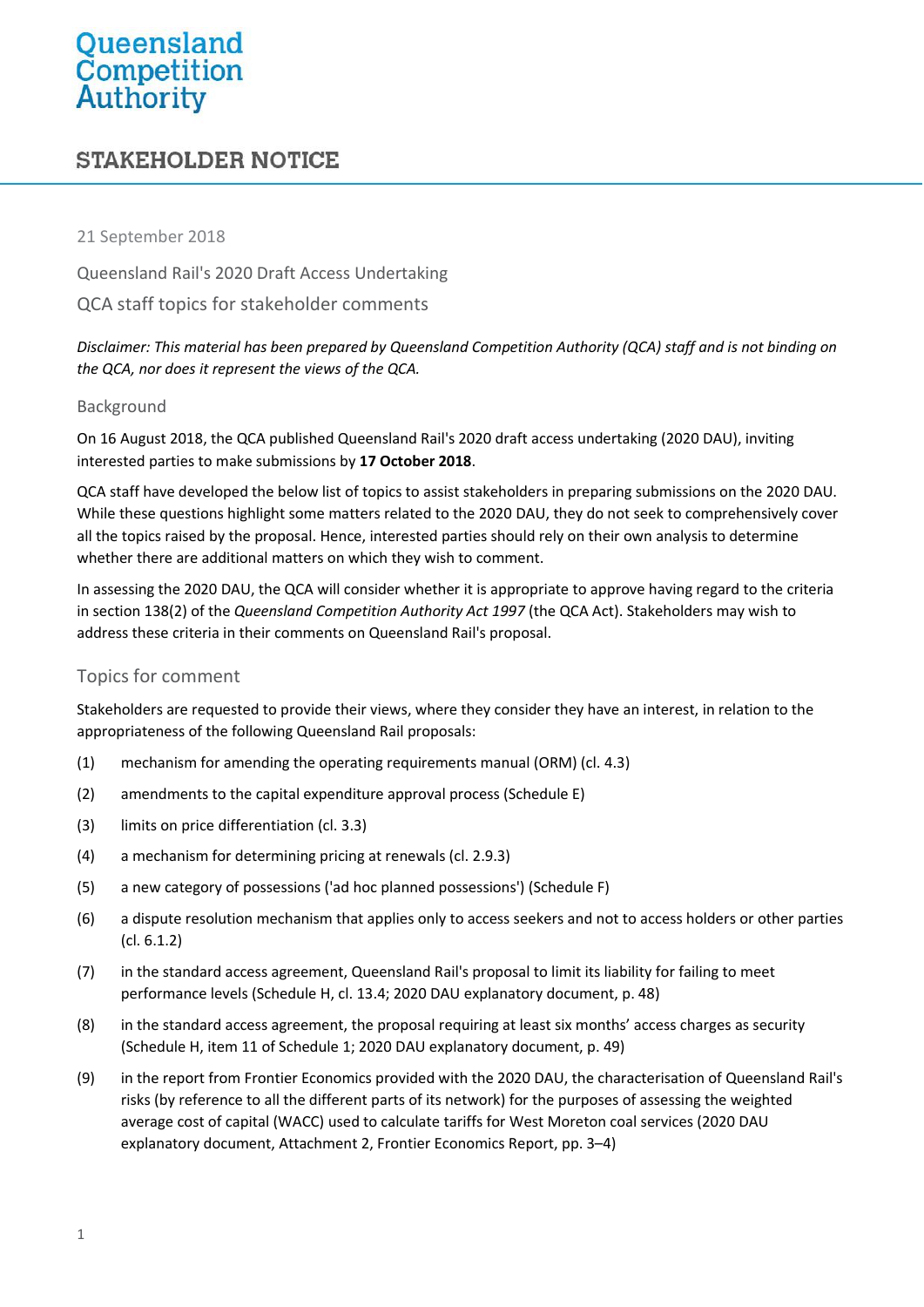- (10) approach to tariffs for coal services on the Metropolitan system (2020 DAU explanatory document, pp. 44– 46)
- (11) West Moreton tariff mechanism, including:
	- (a) forecast volumes, reflecting the potential for mines to open, close, or vary their production (e.g. definition of Endorsed Variation Event; 2020 DAU explanatory document, pp. 10–11);
	- (b) changes in expected operating and capital costs that might result from those changes in volumes (2020 DAU explanatory document, pp. 29–40);
	- (c) the timing and status of the proposed Inland Rail project, and its potential effect on required capital expenditure (2020 DAU explanatory document, p. 26); and
	- (d) the approach to incentives for Queensland Rail, and for existing and potential customers.